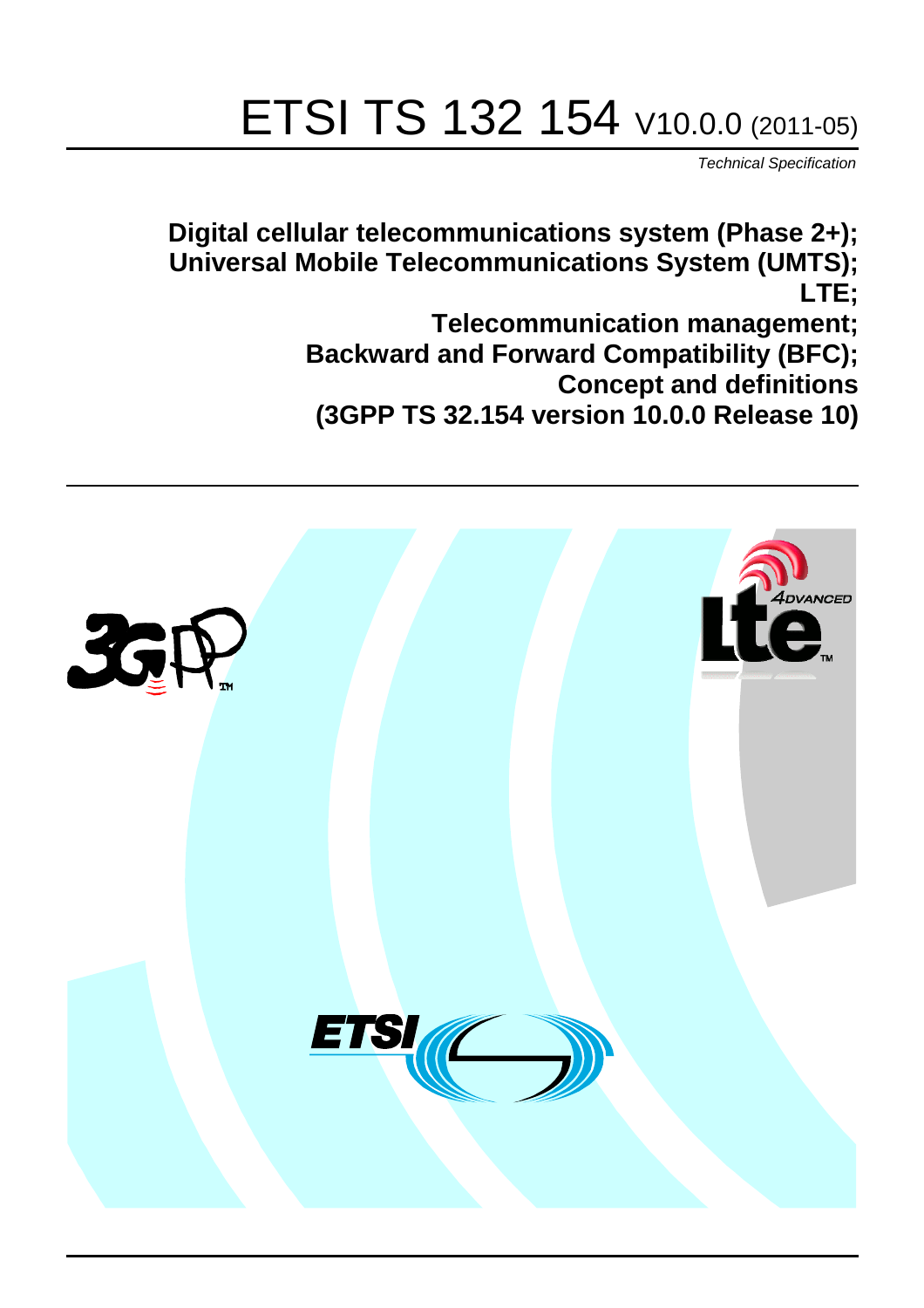Reference RTS/TSGS-0532154va00

Keywords

GSM, LTE, UMTS

#### *ETSI*

#### 650 Route des Lucioles F-06921 Sophia Antipolis Cedex - FRANCE

Tel.: +33 4 92 94 42 00 Fax: +33 4 93 65 47 16

Siret N° 348 623 562 00017 - NAF 742 C Association à but non lucratif enregistrée à la Sous-Préfecture de Grasse (06) N° 7803/88

#### *Important notice*

Individual copies of the present document can be downloaded from: [http://www.etsi.org](http://www.etsi.org/)

The present document may be made available in more than one electronic version or in print. In any case of existing or perceived difference in contents between such versions, the reference version is the Portable Document Format (PDF). In case of dispute, the reference shall be the printing on ETSI printers of the PDF version kept on a specific network drive within ETSI Secretariat.

Users of the present document should be aware that the document may be subject to revision or change of status. Information on the current status of this and other ETSI documents is available at <http://portal.etsi.org/tb/status/status.asp>

If you find errors in the present document, please send your comment to one of the following services: [http://portal.etsi.org/chaircor/ETSI\\_support.asp](http://portal.etsi.org/chaircor/ETSI_support.asp)

#### *Copyright Notification*

No part may be reproduced except as authorized by written permission. The copyright and the foregoing restriction extend to reproduction in all media.

> © European Telecommunications Standards Institute 2011. All rights reserved.

**DECT**TM, **PLUGTESTS**TM, **UMTS**TM, **TIPHON**TM, the TIPHON logo and the ETSI logo are Trade Marks of ETSI registered for the benefit of its Members.

**3GPP**TM is a Trade Mark of ETSI registered for the benefit of its Members and of the 3GPP Organizational Partners. **LTE**™ is a Trade Mark of ETSI currently being registered

for the benefit of its Members and of the 3GPP Organizational Partners.

**GSM**® and the GSM logo are Trade Marks registered and owned by the GSM Association.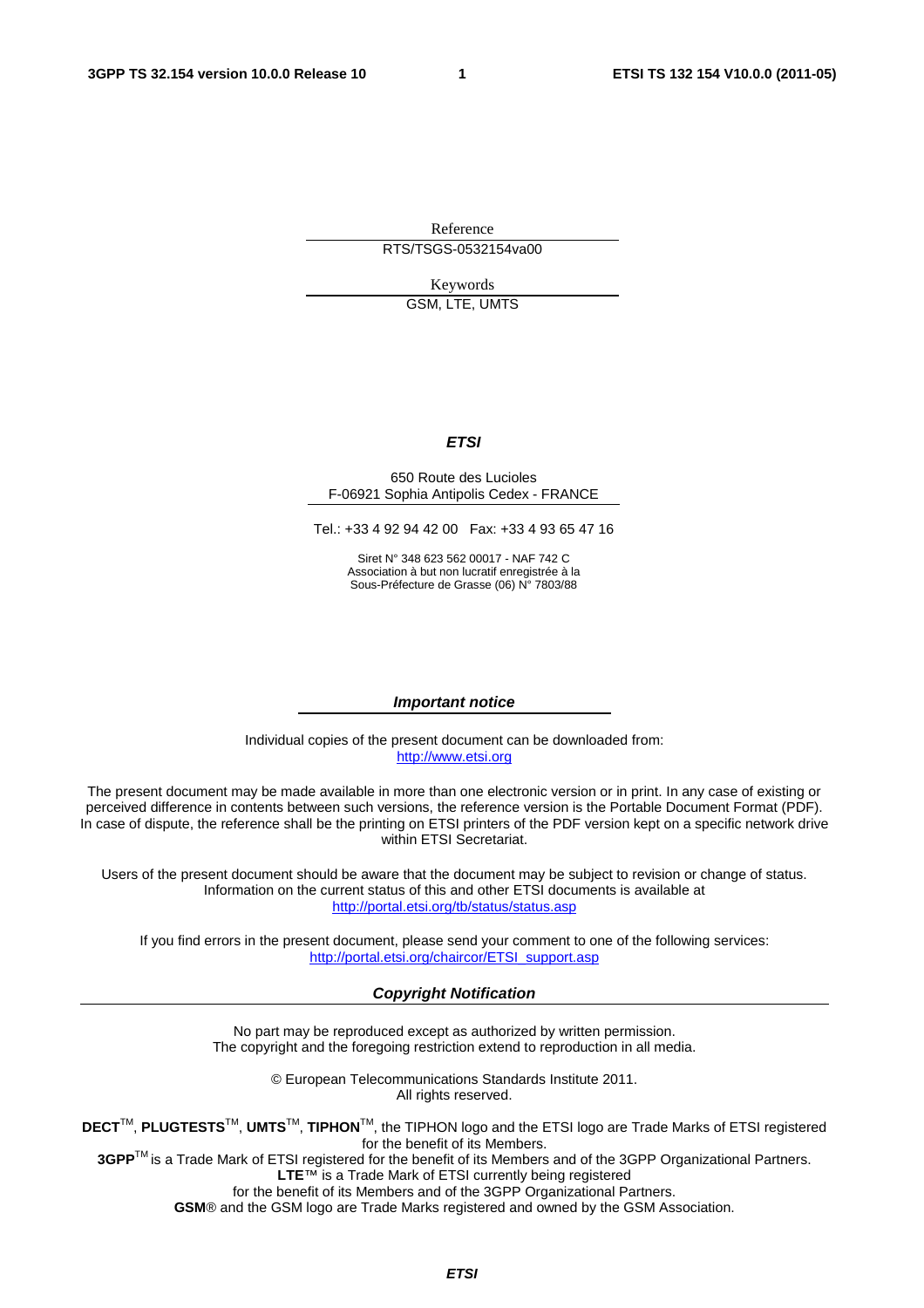### Intellectual Property Rights

IPRs essential or potentially essential to the present document may have been declared to ETSI. The information pertaining to these essential IPRs, if any, is publicly available for **ETSI members and non-members**, and can be found in ETSI SR 000 314: *"Intellectual Property Rights (IPRs); Essential, or potentially Essential, IPRs notified to ETSI in respect of ETSI standards"*, which is available from the ETSI Secretariat. Latest updates are available on the ETSI Web server [\(http://webapp.etsi.org/IPR/home.asp\)](http://webapp.etsi.org/IPR/home.asp).

Pursuant to the ETSI IPR Policy, no investigation, including IPR searches, has been carried out by ETSI. No guarantee can be given as to the existence of other IPRs not referenced in ETSI SR 000 314 (or the updates on the ETSI Web server) which are, or may be, or may become, essential to the present document.

### Foreword

This Technical Specification (TS) has been produced by ETSI 3rd Generation Partnership Project (3GPP).

The present document may refer to technical specifications or reports using their 3GPP identities, UMTS identities or GSM identities. These should be interpreted as being references to the corresponding ETSI deliverables.

The cross reference between GSM, UMTS, 3GPP and ETSI identities can be found under [http://webapp.etsi.org/key/queryform.asp.](http://webapp.etsi.org/key/queryform.asp)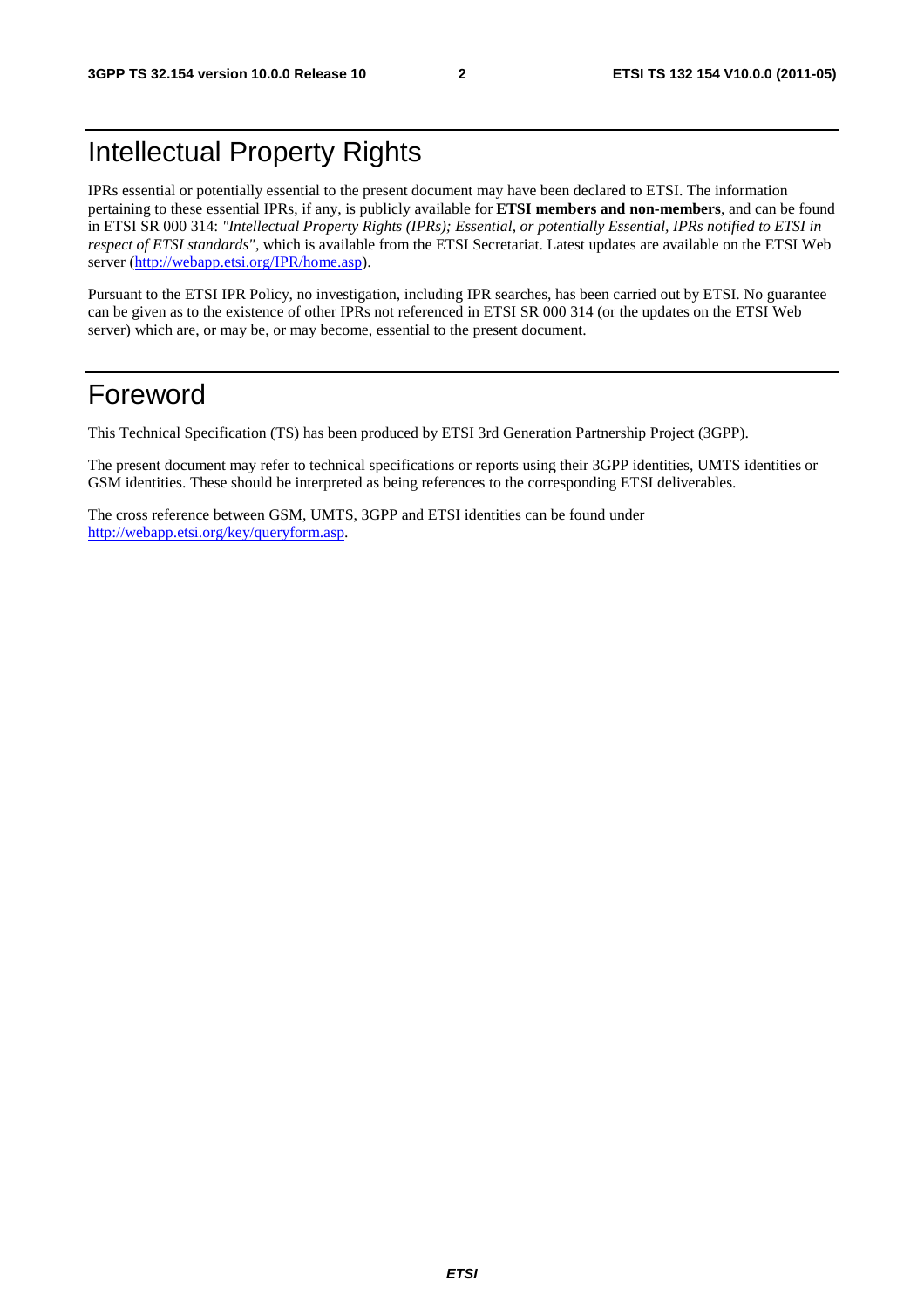$\mathbf{3}$ 

### Contents

| 1                     |                               |  |  |  |  |  |  |
|-----------------------|-------------------------------|--|--|--|--|--|--|
| 2                     |                               |  |  |  |  |  |  |
| 3                     |                               |  |  |  |  |  |  |
| 3.1<br>3.2            |                               |  |  |  |  |  |  |
|                       |                               |  |  |  |  |  |  |
| $\overline{4}$<br>4.1 |                               |  |  |  |  |  |  |
| 4.2                   |                               |  |  |  |  |  |  |
| 5                     |                               |  |  |  |  |  |  |
| 5.1                   |                               |  |  |  |  |  |  |
| 5.2                   |                               |  |  |  |  |  |  |
| 5.3                   |                               |  |  |  |  |  |  |
| 6                     |                               |  |  |  |  |  |  |
| 6.1                   |                               |  |  |  |  |  |  |
| 6.2                   |                               |  |  |  |  |  |  |
| 6.3                   |                               |  |  |  |  |  |  |
| 6.3.1<br>6.3.2        |                               |  |  |  |  |  |  |
| 6.3.3                 |                               |  |  |  |  |  |  |
| 6.3.4                 |                               |  |  |  |  |  |  |
| 6.3.5                 |                               |  |  |  |  |  |  |
|                       | <b>Annex A (informative):</b> |  |  |  |  |  |  |
|                       | <b>Annex B</b> (informative): |  |  |  |  |  |  |
|                       |                               |  |  |  |  |  |  |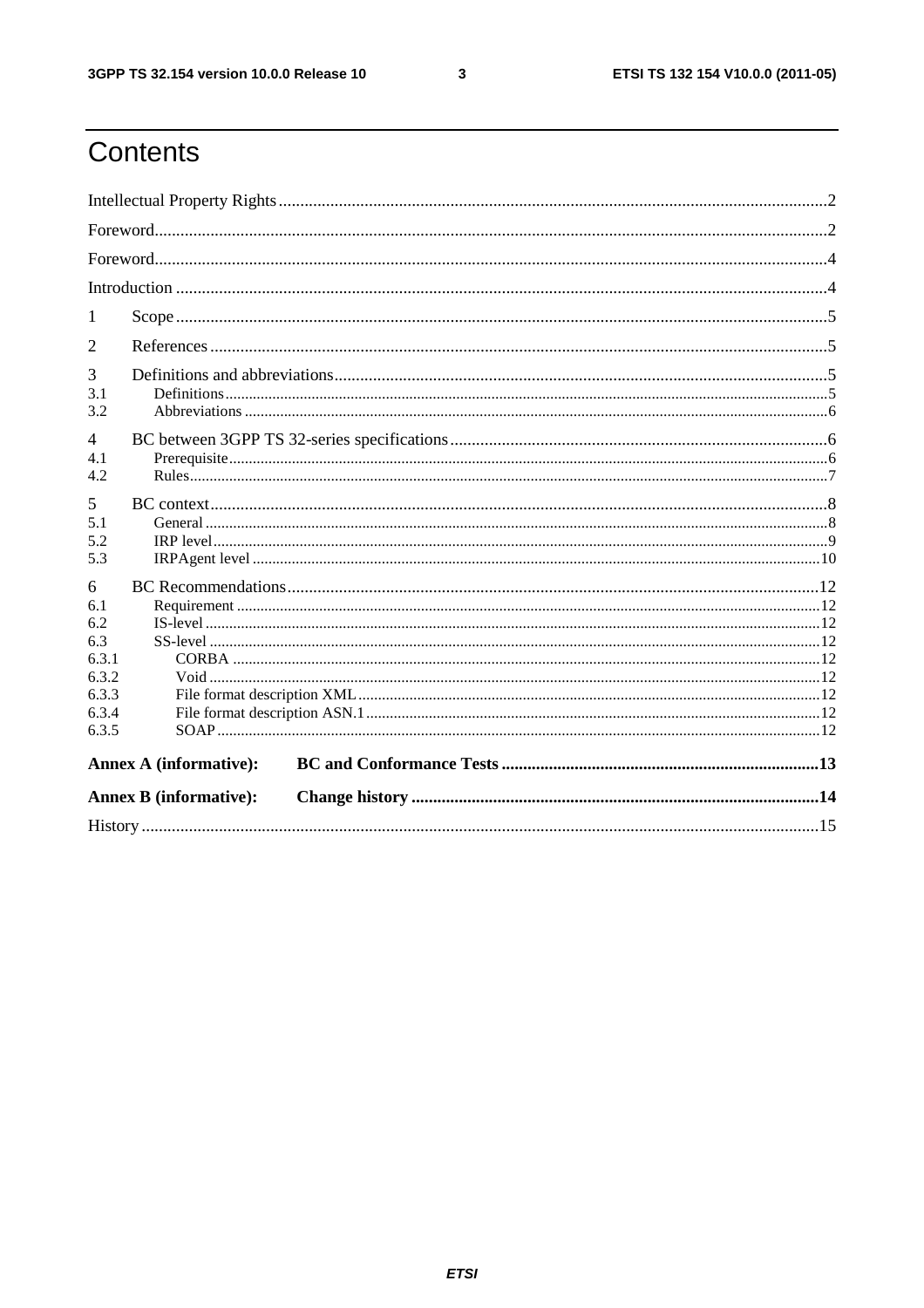### Foreword

This Technical Specification has been produced by the 3<sup>rd</sup> Generation Partnership Project (3GPP).

The contents of the present document are subject to continuing work within the TSG and may change following formal TSG approval. Should the TSG modify the contents of the present document, it will be re-released by the TSG with an identifying change of release date and an increase in version number as follows:

Version x.y.z

where:

- x the first digit:
	- 1 presented to TSG for information;
	- 2 presented to TSG for approval;
	- 3 or greater indicates TSG approved document under change control.
- y the second digit is incremented for all changes of substance, i.e. technical enhancements, corrections, updates, etc.
- z the third digit is incremented when editorial only changes have been incorporated in the document.

### Introduction

The Itf-N partitions two groups of interacting entities called IRPManager(s) and IRPAgent(s).

The interactions between an IRPManager and IRPAgent are specified by the set of IRP specifications the IRPAgent supports, and which the IRPManager uses.

Each YyyIRP (where "Yyy" stands for Alarm, BasicCM, etc.) permits a manager to, via getIRPVersion, inspect it's supported IRPVersion(s). Each such IRPVersion uniquely identifies one supported Interface IRP SS.

Each YyyIRP may also permit an IRPManager to, via getNRMIRPVersions, inspect it's supported NRM IRPVersion(s). Each such IRPVersion uniquely identifies one supported NRM IRP SS.

The 3GPP IRP specifications are expected to evolve. For example, 3GPP Release 6 specifications include more or modified features compared to the corresponding set in Release 5.

An IRPManager and IRPAgent, with implementations conformant to the same IRP specification (at the same IRPVersion(s)) will be able to communicate.

However, an upgrade of the IRPVersion, if not performed by both IRPAgent and IRPManager, can result in interworking failure if Backward Compatibility (BC) issues are not addressed.

The present document is applicable/relevant to a system context of a group of interacting IRPManagers and IRPAgents where some members are using one IRPVersion while others are using an upgraded IRPVersion.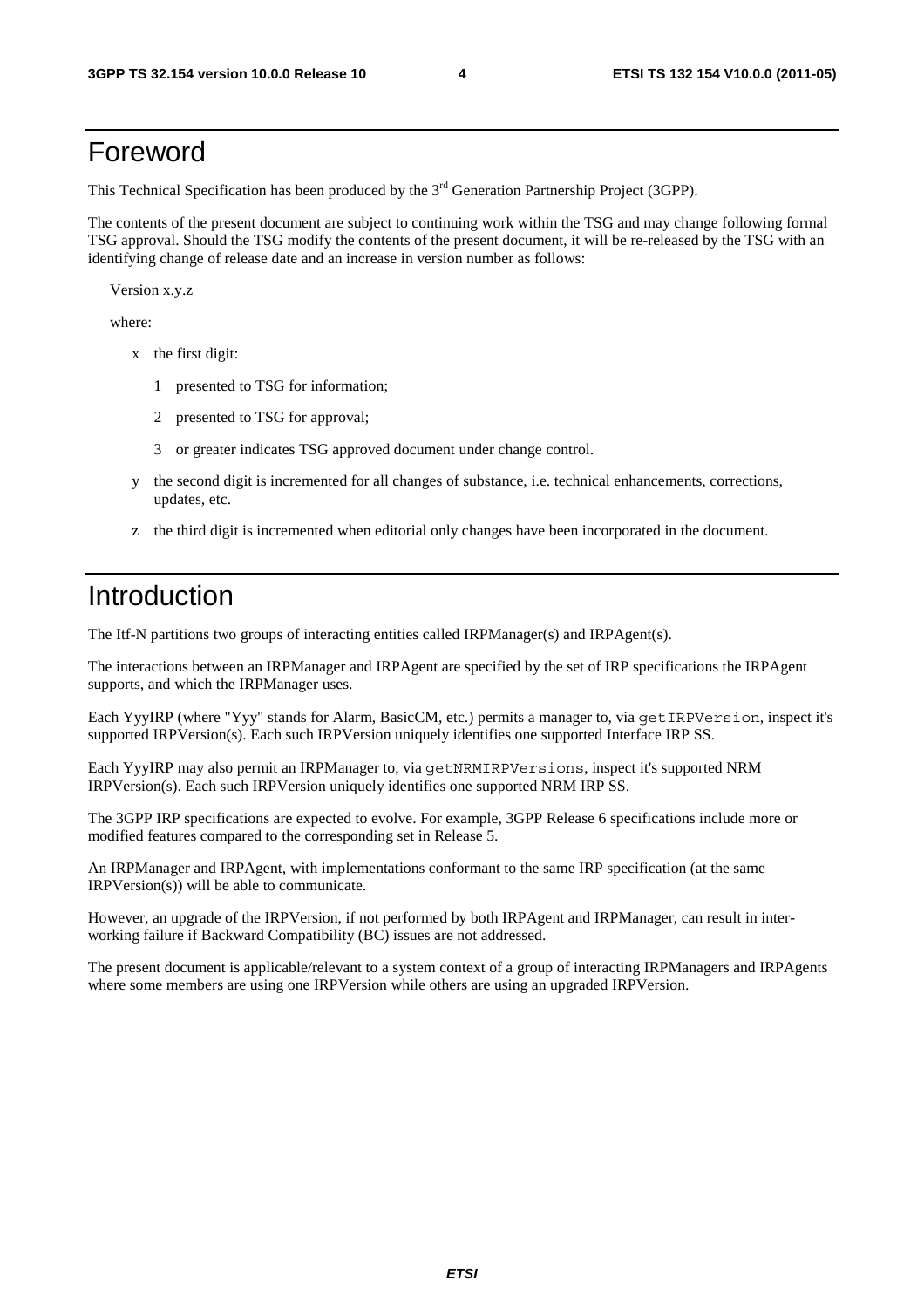### 1 Scope

The present document gives recommendations to develop future IRP specifications in a Backward Compatible (BC) way so that the group of IRPManager(s) and IRPAgent(s) are not forced to be upgraded in lock step.

The business case for supporting such group, as described above, is complex. It may not relate to the functions of the supported IRPs alone. Rather, it can relate to the cost of coordination of IRPVersion upgrades, the cost of maintaining an old IRPVersion and the cost of using single-vendor or multi-vendor IRPAgents. These considerations are operator deployment scenarios specific.

Clause 4 specifies the Recommendations and clause 5 describes the system context where the Recommendations are applicable.

Editor's Note: The 'forward compatability' part is FFS.

### 2 References

The following documents contain provisions which, through reference in this text, constitute provisions of the present document.

- References are either specific (identified by date of publication and/or edition number or version number) or non-specific.
- For a specific reference, subsequent revisions do not apply.
- For a non-specific reference, the latest version applies. In the case of a reference to a 3GPP document (including a GSM document), a non-specific reference implicitly refers to the latest version of that document *in the same Release as the present document*.
- [1] 3GPP TS 32.101: "Telecommunication management; Principles and high level requirements".
- [2] 3GPP TS 32.102: "Telecommunication management; Architecture".
- [3] 3GPP TS 32.111-2: "Telecommunication management; Fault Management; Part 2: Alarm Integration Reference Point (IRP): Information Service (IS)".
- [4] 3GPP TS 32.311: "Telecommunication management; Generic Integration Reference Point (IRP) management; Requirements".

### 3 Definitions and abbreviations

### 3.1 Definitions

For the purposes of the present document, the following terms and definitions apply:

**Element Manager (EM):** See 3GPP TS 32.101 [1].

**IRPAgent:** See 3GPP TS 32.102 [2].

**IRPManager:** See 3GPP TS 32.102 [2].

**IRPVersion:** See "IRP document version number string" or "IRPVersion" in 3GPP TS 32.311 [4] clause 3.1.

**Network Manager (NM):** See 3GPP TS 32.101 [1].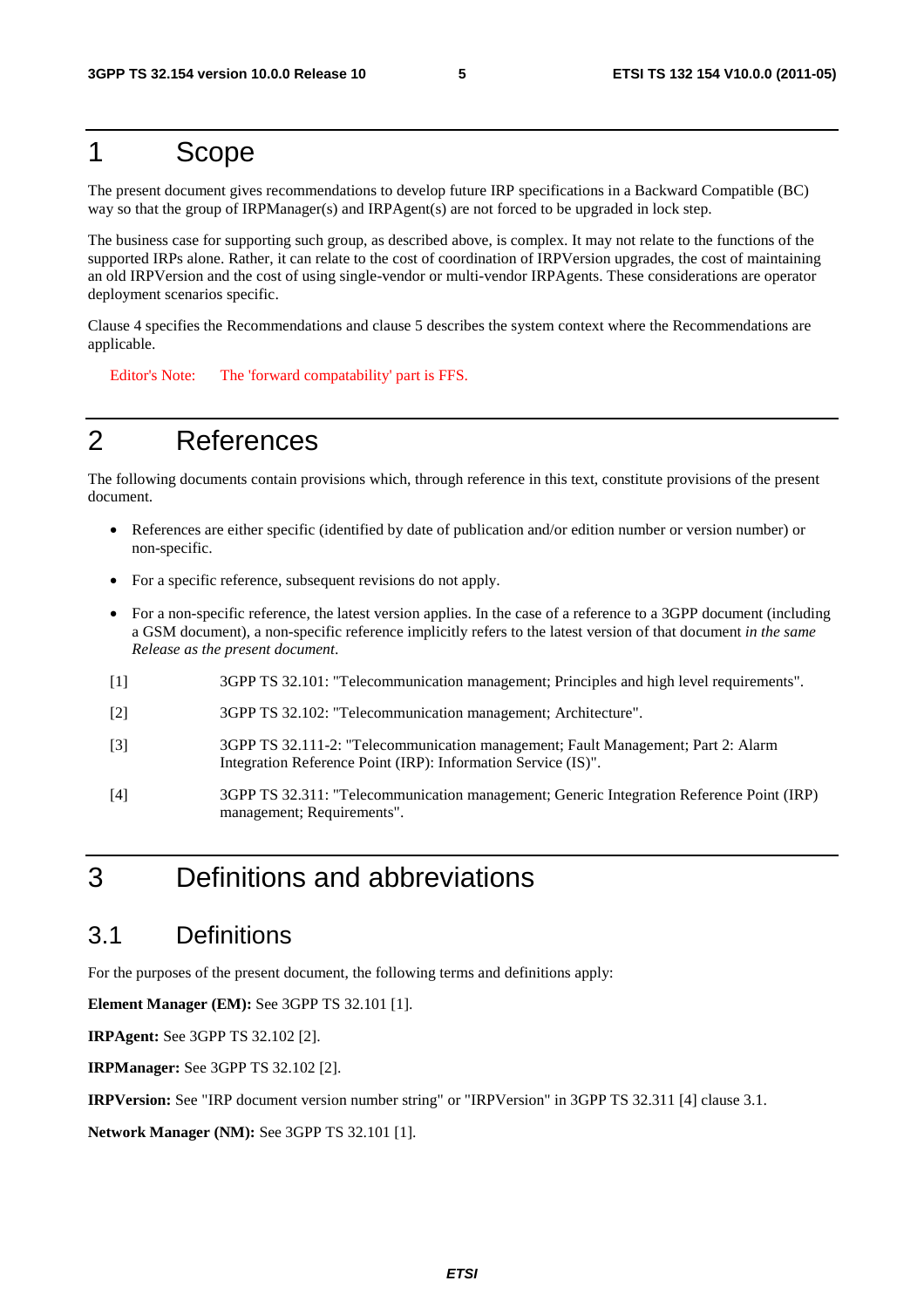### 3.2 Abbreviations

For the purposes of the present document, the following abbreviations apply:

| ASN.1        | <b>Abstract Syntax Notation One</b>                   |
|--------------|-------------------------------------------------------|
| BC           | Backward Compatible or Backward Compatibility         |
| <b>CMIP</b>  | <b>Common Management Information Protocol</b>         |
| <b>CORBA</b> | Common Object Request Broker Architecture             |
| EM           | Element Manager                                       |
| -IS          | <b>Information Service</b>                            |
| <b>IRP</b>   | <b>Integration Reference Point</b>                    |
| <b>NE</b>    | Network Element                                       |
| <b>NM</b>    | Network Manager                                       |
| <b>NRM</b>   | Network Resource Model                                |
| <b>VSE</b>   | Vendor Specific Extension (to 3GPP IRP specification) |
| SS           | <b>Solution Set</b>                                   |
| <b>XML</b>   | eXtensible Markup Language                            |

### 4 BC between 3GPP TS 32-series specifications

### 4.1 Prerequisite

The words old and new, when qualifying an IRPVersion, refer to a single Interface IRPVersion of the same kind, e.g. Alarm IRP. They also refer to NRM IRPVersion of the same kind, e.g. Core NRM. The 'new' refers to a later release compared to the 'old'.

The words old and new, when qualifying an IRPManager, refer to an entity that is using the old or the new (Interface or NRM) IRPVersion.

The words old and new, when qualifying an IRPAgent, refer to an entity that contains an IRP that is supporting the old or the new (Interface or NRM) IRPVersion.

In majority cases, an IRPAgent instance contains multiple IRPs, each of which is using a particular Interface IRPVersion. In these cases, each Recommendation statement should be repeated to cover all IRPs involved.

The Recommendations do not imply that equipment vendors shall always supply their new IRPAgents in compliance to the solutions satisfying the Recommendations. The Recommendations simply identify the expected behaviours of a new system when it, claiming BC, interacts with an old system. Whether or not an IRPAgent should satisfy the Recommendations is a decision of the equipment vendor/supplier.

The Recommendations do not imply that the next release of 3GPP Interface IRP or NRM IRP specification must be BC (to the older one). Whether or not a new release of an Interface IRP or NRM IRP should be BC to its older version is a decision of the 3GPP specification author, on a case-by-case basis.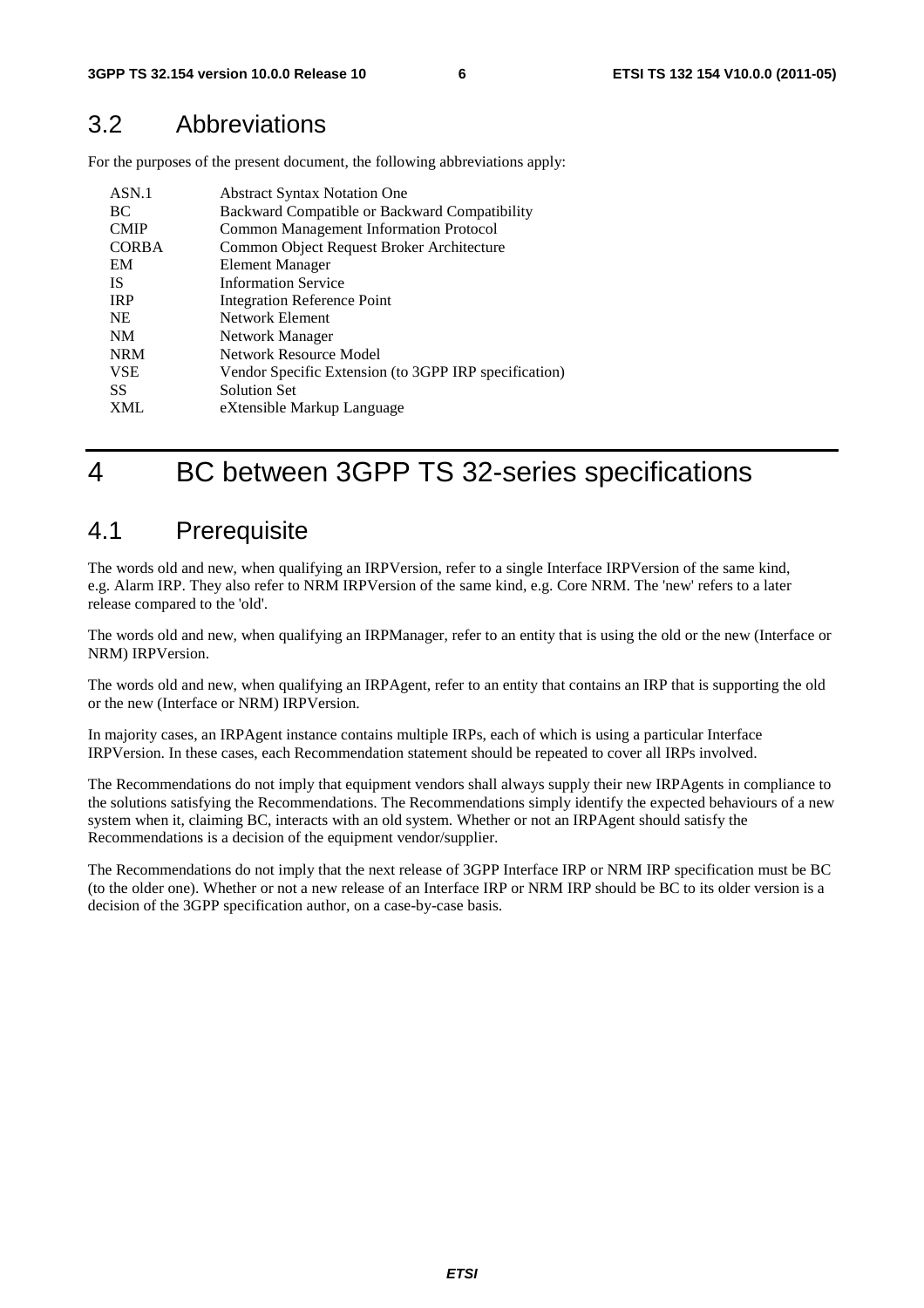### 4.2 Rules

- [REC-1] An old IRPManager inter-operates with an old IRPAgent-A and a new IRPAgent-B. The interaction shall be successful in that the IRPManager can obtain the network management services (capabilities and features) defined by the old IRPVersion from both IRPAgents. The IRPManager needs not have knowledge of new network management services defined by the new IRPVersion.
- [REC-2] A new IRPManager inter-operates with a new IRPAgent-A and an old IRPAgent-B. The interaction shall be successful in that the IRPManager can obtain the network management services defined by (a) the new IRPVersion from IRPAgent-A and (b) the old IRPVersion from IRPAgent-B.
- NOTE: If the next minor and/or major release of 3GPP Interface IRP or NRM IRP specification is BC (to the older one), one could reduce or eliminate the difficult coordination task to introduce IRPVersion upgrades in a large management domain containing multiple IRPManagers and IRPAgents. It can be more cost-effective if IRPVersion upgrades to individual entity (i.e. IRPManager and IRPAgent) are done at different times.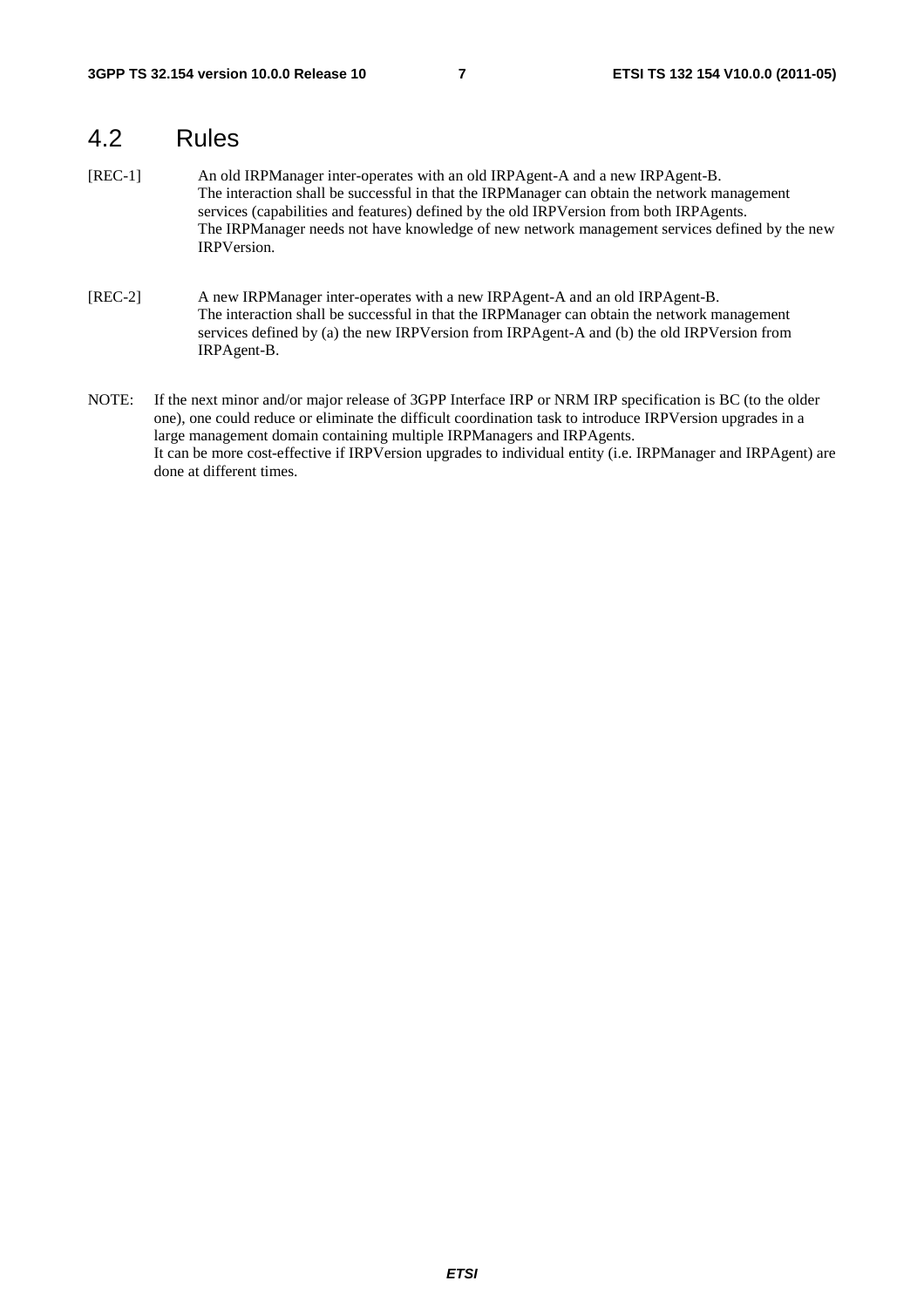### 5 BC context

#### 5.1 General

This clause defines the context under which the requirements specified in the present document are applicable.

The word 'old' qualifies the related entity (i.e. the AlarmIRP of an IRPAgent instance or Alarm IRPManager) that is using an older 3GPP IRPVersion (called old version). The word 'new' qualifies the related entity that is using a newer (upgraded) 3GPP IRPVersion.

EXAMPLE: A hypothetical 3GPP TS 32.123 V6.0.0 is considered the old version with reference to 3GPP TS 32.123 V6.1.0. The two versions in question can belong to the same or different major releases (e.g. Rel-5 or Rel-6).

The box labelled EM in figure 5.1 conveys the same idea as the box of the same label in the System Context-A of other IRP specifications such as Alarm IRP IS 3GPP TS 32.111-2 [3].

One or all EM-labelled boxes of figure 5.1 can be interchanged with the NE-labelled box (see System Context-B of other IRP specifications such as Alarm IRP IS 3GPP TS 32.111-2 [3]). The NE entities are not shown in order to make the figure easier to read.



**Figure 5.1: Overall BC System Context** 

In general, an IRPAgent instance may contain several Interface YyyIRP instances and associated supporting Yyy NRM IRPs (where one IRP can be for example Alarm IRP, Test Management IRP, or "Notification IRP", etc and where the other IRP can be for example Generic IRP). The Interface and NRM YyyIRP specifications of particular IRPVersion(s) together specify the behaviour of an Interface IRP and the supporting NRM IRP (s).

NOTE: The IRPVersion concept is related to the IRP. The IRPVersion concept is not related to the IRPAgent as this may contain multiple IRPs.

Given this background, the BC issues are addressed at two separate but related levels as described in clauses 5.2 and 5.3.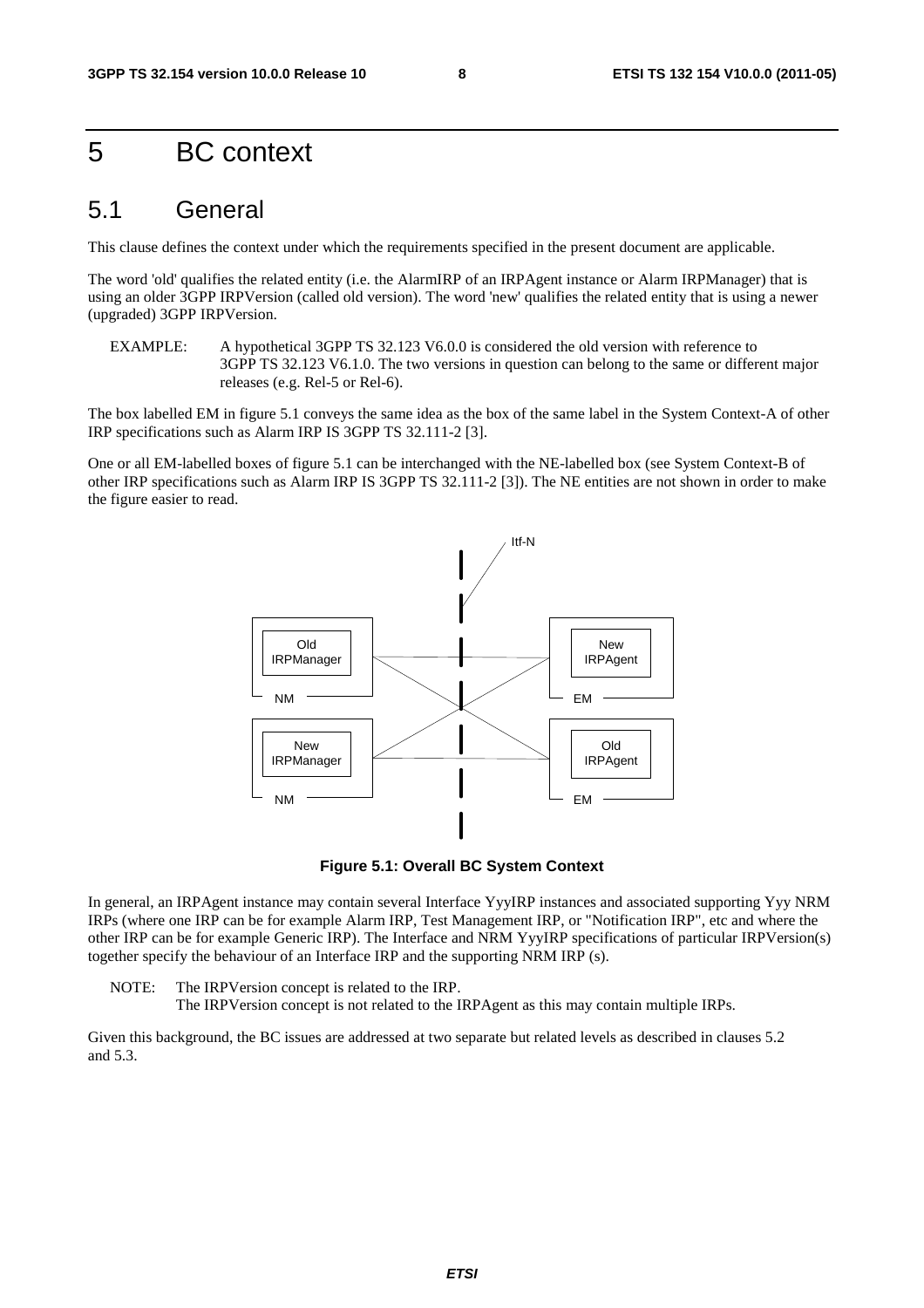### 5.2 IRP level

The two diagrams here illustrate conceptually the two possible contexts when we address BC at this IRP level.



**Figure 5.2: Specification BC System Context** 

An YyyIRP instance supports a particular Interface IRPVersion and a particular set of NRM IRPVersions. An IRPManager uses a particular Interface IRPVersion and a particular set of NRM IRPVersions.

If an YyyIRP instance supports Interface IRPVersion-X and NRM IRPVersions-Y, then it can interact successfully with an IRPManager that uses the same IRPVersions. This is illustrated by the case of the "Old IRPManager" and the "Old IRPAgent" of the bottom diagram (and note that the diagram does not show the NRM IRP version support).

If this same YyyIRP instance upgrades its Interface IRPVersion-X to X2 that is BC to X, then it can interact successfully with an IRPManager that uses the Interface IRPVersion-X or IRPVersion-X2. The top diagram of figure 5.2 illustrates this case (and note that the diagram does not show the NRM IRP version support).

If this same YyyIRP instance upgrades its NRM IRPVersion-Y to Y2 that is BC to Y, then it can interact successfully with an IRPManager that uses the NRM IRPVersion-Y or NRM IRPVersion-Y2. The top diagram of figure 5.2 illustrated this case (and note that the diagram does not show the NRM IRP version support).

Given the above, the BC issues addressed at the present document level are:

• How to determine if an IRP IS or SS specification (Interface IRP or NRM IRP) is BC to an earlier version ? This can be addressed in another way.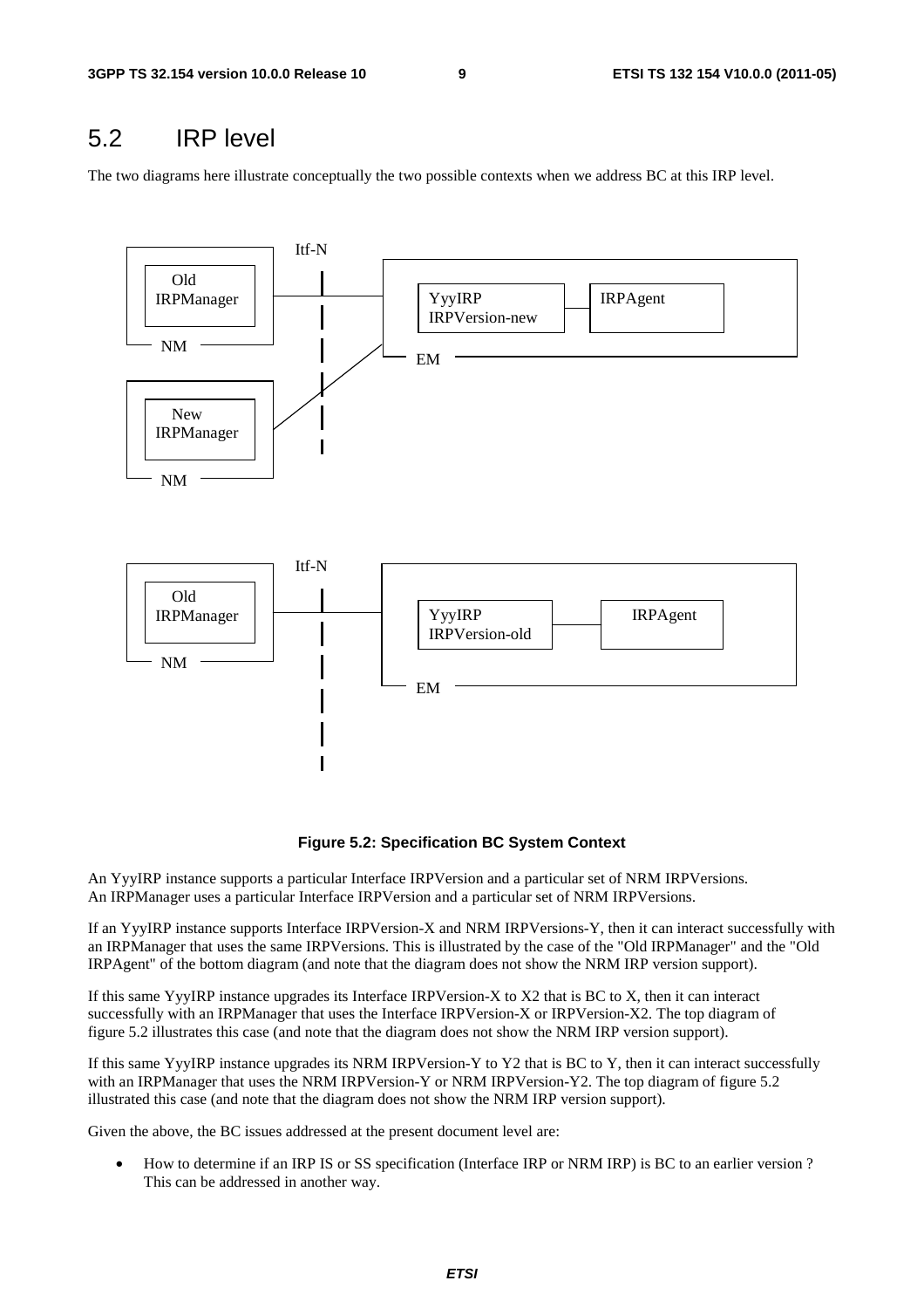What are the BC-rules that the author of a 3GPP IRP specification should use to extend an old-version to produce a new version that can claim BC (to that old-version) ?

At this level, the specification author shall define BC-rules for each of the following:

- Interface IRP- Requirements.
- Interface IRP IS.
- Interface IRP  $SS(s)$ .
- NRM IRP requirements.
- NRM IRP IS.
- NRM IRP  $SS(s)$ .
- Data Definition IRP IS.
- Data Definition IRP SS(s).

One reason why the specification author addresses BC at this IRP level is that, for certain technologies, such as CORBA, it is possible that one entity using (compiles with) one IRP SS specification (i.e. the CORBA SS) while the other communicating entity using a new but BC version can interact successfully (such as the case of the IRPManager and IRPAgent-A of [REC-1]).

### 5.3 IRPAgent level

Figure 5.3 illustrates the two possible contexts when addressing BC at this IRPAgent level.



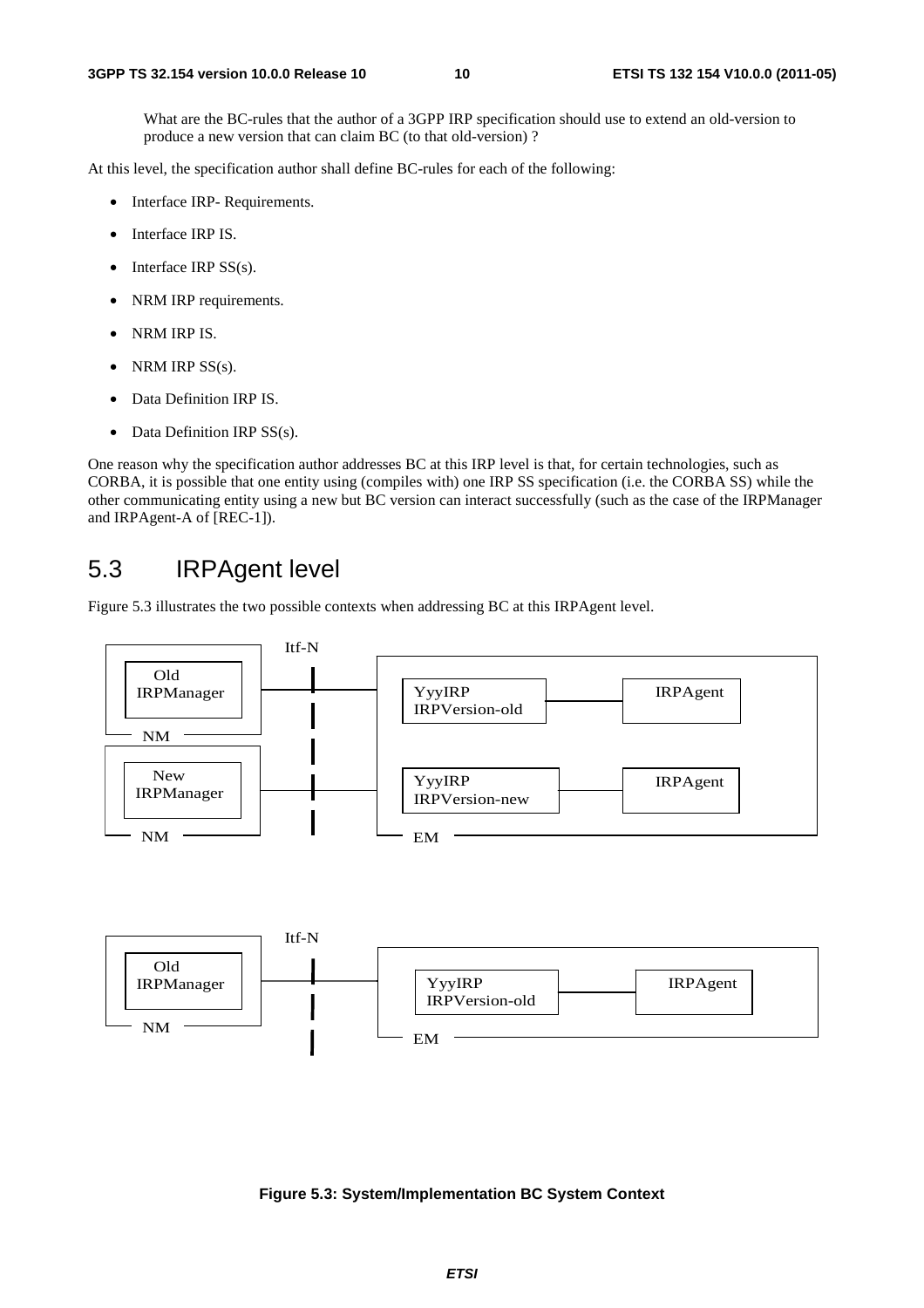NOTE 1: An IRPAgent instance contains multiple YyyIRP instances such as AlarmIRP, NotificationIRP, TestManagementIRP, etc. Each YyyIRP instance implements/supports the corresponding YyyIRP specification of a particular IRPVersion.

Suppose IRPAgent-A contains YyyIRP of Interface IRPVersion-4, YyyIRP of Interface IRPVersion-5 and YyyIRP of Interface IRPVersion-6 and all IRPs support NRM IRPVersion-7 (see Note 2), this IRPAgent-A is BC if it can interoperate successfully with the following:

- IRPManager 1 using Interface IRPVersion-4 or 3 using NRM IRPVersion-7 or 6.
- IRPManager 2 using Interface IRPVersion-5 or 4 using NRM IRPVersion-7 or 6.
- IRPManager 3 using Interface IRPVersion-6 or 5 using NRM IRPVersion-7 or 6.

NOTE 2: All IRPs contained by the same IRPAgent instance should support the same set of NRM IRPVersions.

It is anticipated that the IRPAgent level BC solution includes:

- An IRPAgent service allowing IRPManager to discover all the IRPAgent supported Interface IRPVersion(s).
- An IRPAgent service allowing IRPManager to discover the IRPAgent supported NRM IRPVersion(s).
- An IRPAgent service allowing IRPManager to discover the reference/address of the IRP instance (of the IRPAgent) supporting a particular Interface IRPVersion.

The two diagrams in figure 5.3 illustrate the two possible ways to support BC at this so-called IRPAgent level.

The IRPVersion-new needs not to be BC to IRPVersion-old. In the case that IRPVersion-new is BC to IRPVersion-old, it is EM supplier's choice if "IRP level" or "IRPAgent level" solution will be used to support BC. In the case that the IRPVersion-new is not BC to IRPVersion-old, then the EM supplier will have no choice but to use "IRPAgent level" solution if it wants its EM to support BC.

NOTE 3: IRPAgent service supporting "discovery" (as stated by the above three bullets) is not illustrated in the two diagrams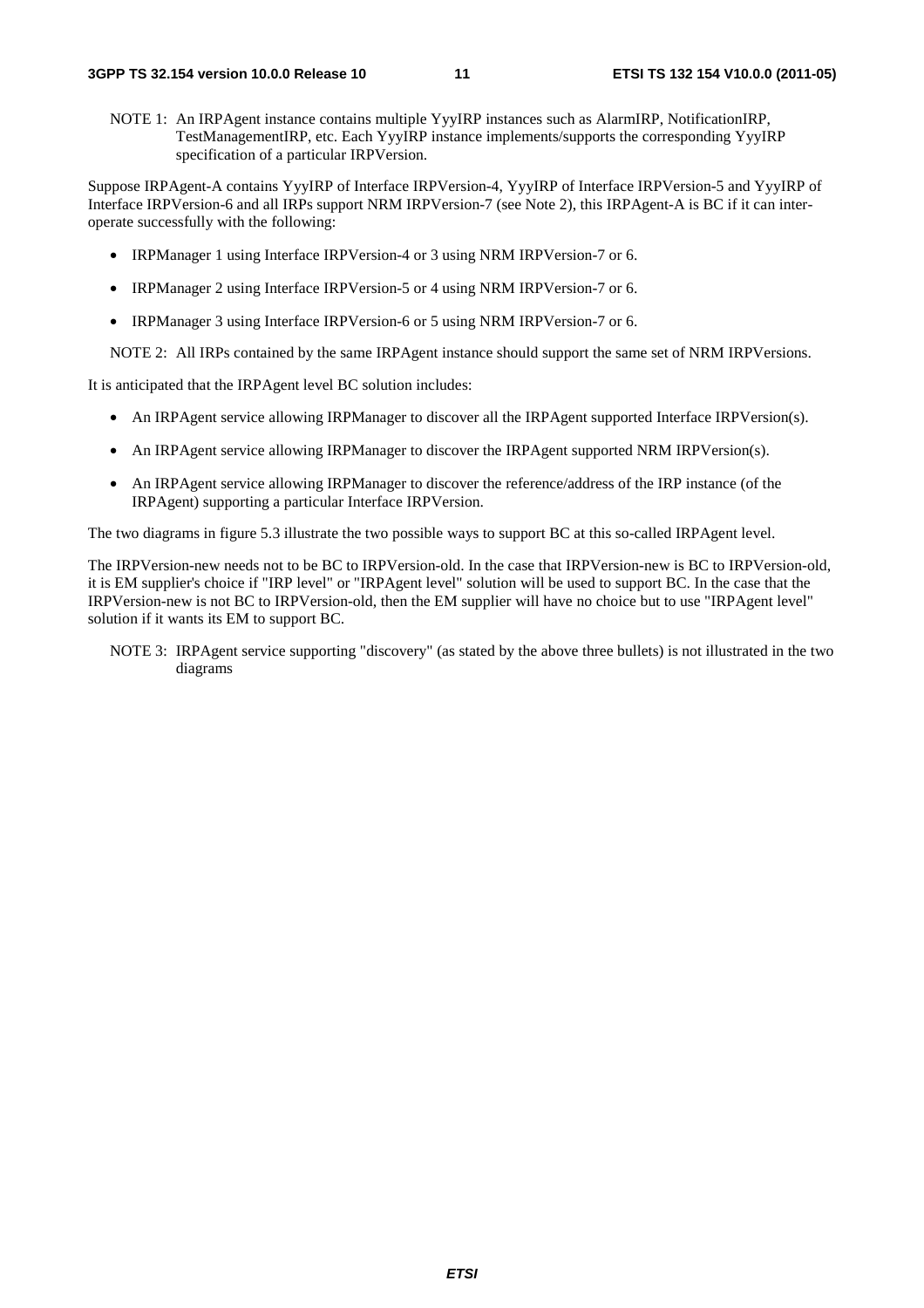### 6 BC Recommendations

### 6.1 Requirement

The Requirement specification is in subclause 4.2 Rules.

### 6.2 IS-level

There is no text specifically written related to IS-level specification for BC systems. The two system context diagrams of subclauses 5.2 and 5.3 would be necessary and sufficient to describe the management services provided by EM to support the so-called Old IRPManager and New IRPManager.

### 6.3 SS-level

#### 6.3.1 CORBA

For CORBA Solution Set, the IRPAgent level (see subclause 5.3) context would be used.

#### 6.3.2 Void

#### 6.3.3 File format description XML

Editor's Note: This part is FFS.

#### 6.3.4 File format description ASN.1

Editor's Note: This part is FFS.

#### 6.3.5 SOAP

Editor's Note: This part is FFS.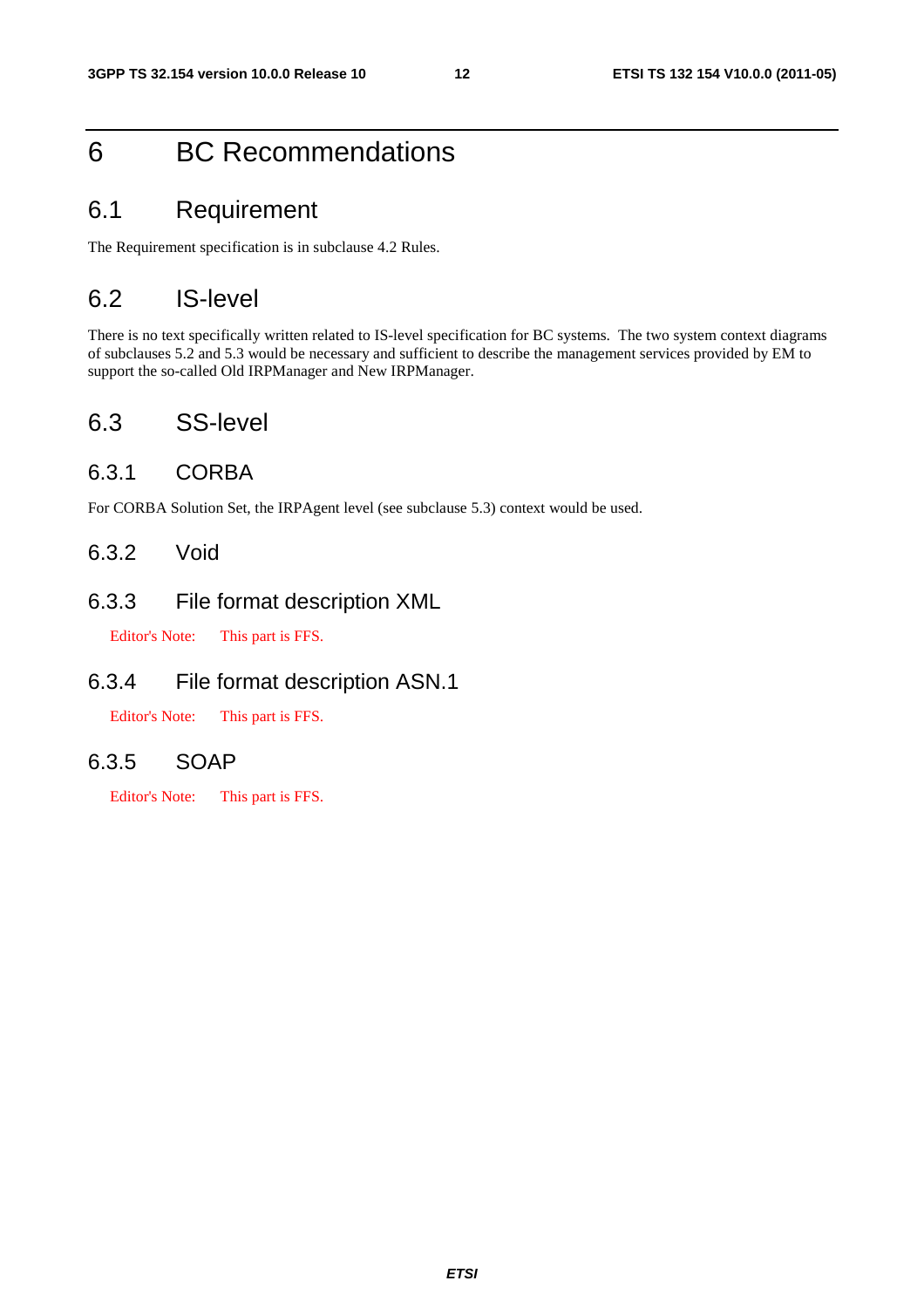### Annex A (informative): BC and Conformance Tests

This annex illustrates that:

• an IRP, implementing a new-version IRP specification that is BC to an old-version IRP specification, may or may not be compliant to the old-version IRP specification.



**Figure A.1: BC and Conformance Tests Scenario** 

Suppose 3GPP has an older-version IRP specification (the "Old-version IRP specification" box) and there is a valid/correct implementation (the "Old-IRP" box).

Suppose also that 3GPP produce a "New-version IRP specification" by extending the "Old-version IRP specification" using the BC-rules.

The "New-IRP" should interwork with IRPManager that uses the "New-version IRP specification". This "New-IRP" should also interwork with IRPManager that uses the "Old-version IRP specification".

The "Old-IRP" should pass the conformance test that is based on (see "depend" relation) the "Old-version IRP specification".

Likewise, the "New-IRP" should pass the conformance test that is based on the "New-version IRP specification".

However, this "New-IRP" may not be able to pass the conformance test that is based on "Old-version IRP specification" (see "test (should fail)" relation).

Likewise, the "Old-IRP" should not be able to pass the conformance test that is based on "New-Version IRP specification".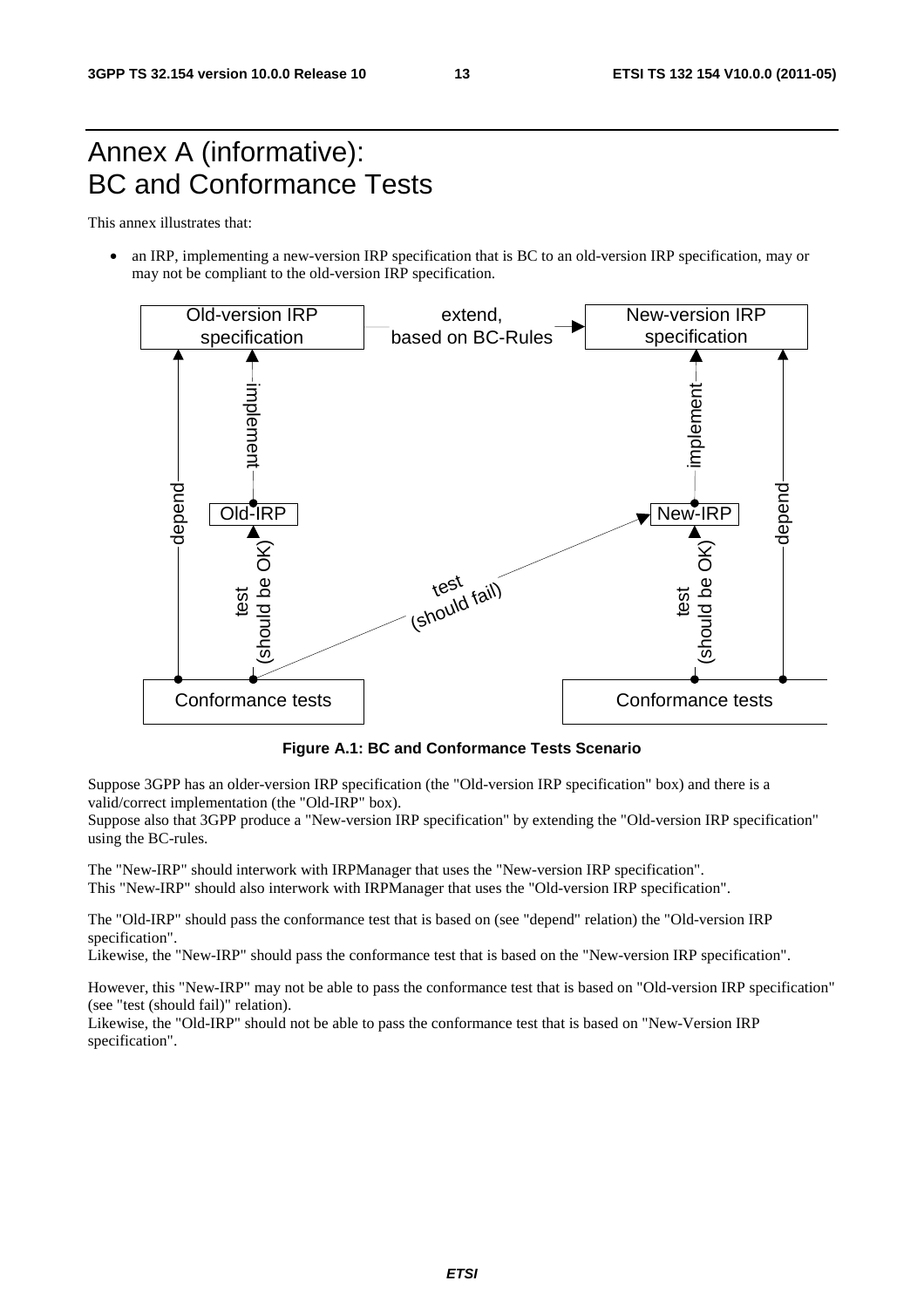### Annex B (informative): Change history

| <b>Change history</b>   |  |                                   |       |        |                                        |    |                  |              |  |
|-------------------------|--|-----------------------------------|-------|--------|----------------------------------------|----|------------------|--------------|--|
| <b>Date</b>             |  | <b>TSG #I TSG Doc. I CR IRevI</b> |       |        | Subject/Comment                        |    | <b>Cat   Old</b> | <b>New</b>   |  |
|                         |  | Mar 2007   SA 35   SP-070065  --  |       | $-$    | Submitted to TSG SA#35 for Information | -- | 1.0.0            |              |  |
|                         |  | Jun 2007   SA 36 SP-070283  --    |       | --     | Submitted to TSG SA#36 for Approval    | -- | $2.0.0$ 7.0.0    |              |  |
| $ Dec 2008   SA 42 $ -- |  |                                   | $- -$ | $-$    | Upgrade to Release 8                   |    |                  | 7.0.0 8.0.0  |  |
| Dec 2009 -              |  |                                   |       |        | Update to Rel-9 version (MCC)          |    | 8.0.0 9.0.0      |              |  |
|                         |  | Mar 2010 SA 47 SP-100036 001      |       | $\sim$ | Introduction of SOAP SS                | C  |                  | 9.0.0110.0.0 |  |